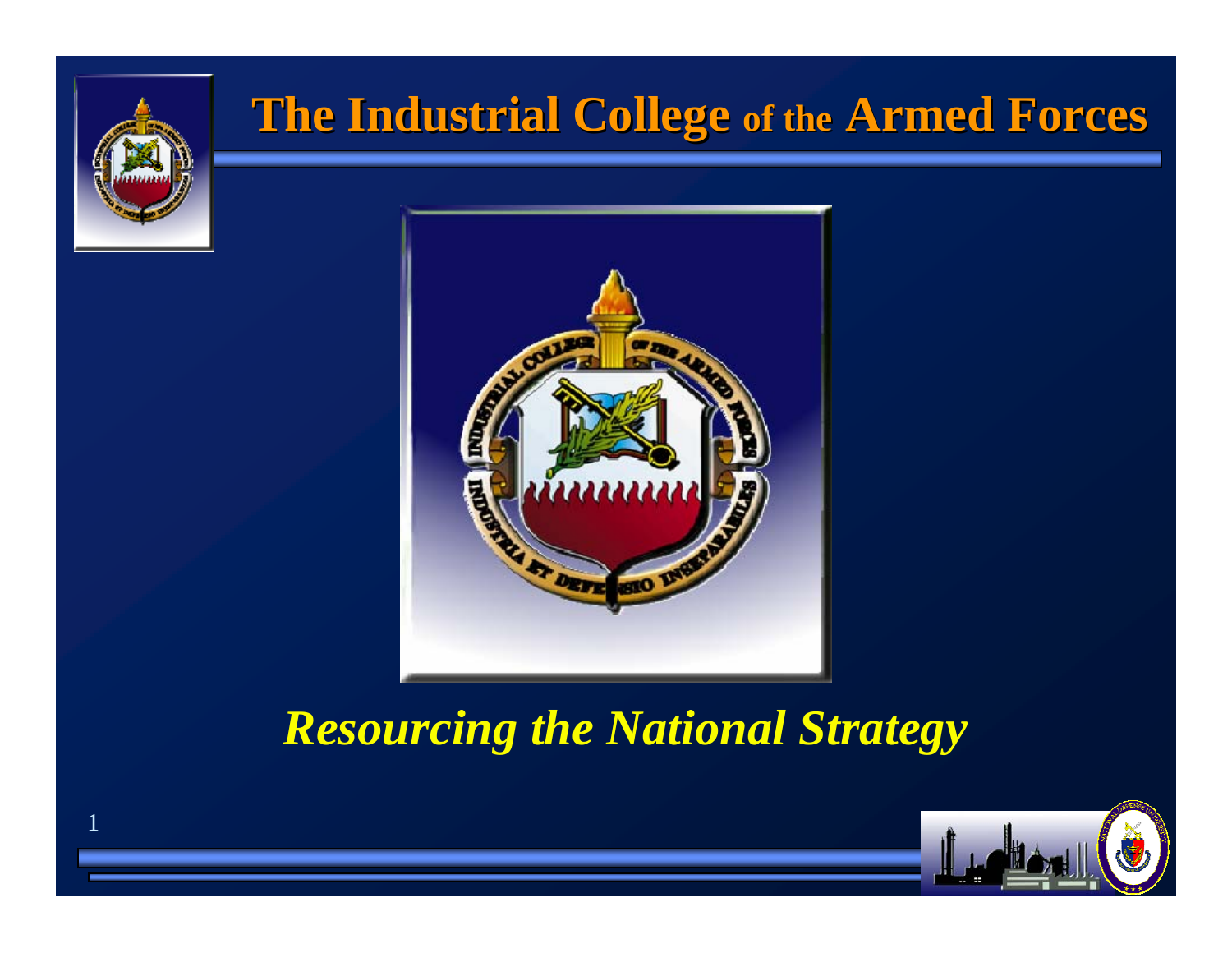

## **ICAF Mission ICAF Mission**

**"I want to establish a little school....to preserve experience and keep in touch with industry."**

> *Bernard Baruch, ChairmanWar Industries Board, WWI*

*…..to prepare selected military and civilians for strategic leadership and success in developing our national security strategy and in evaluating, marshalling, and managing resources in the execution of that strategy.*



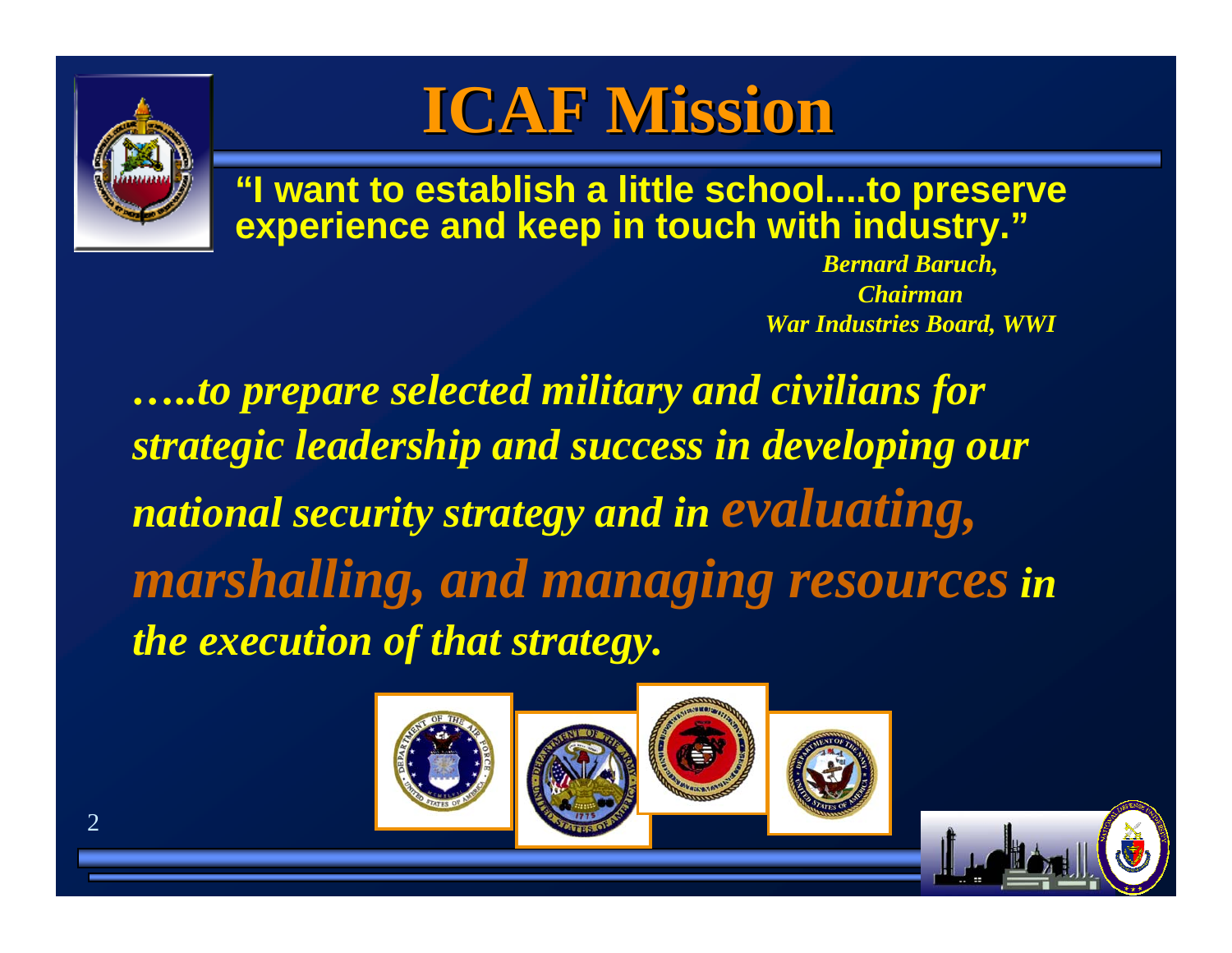

# **ICAF Vision ICAF Vision**

### **The Nation maintains the Industrial College of the Armed Forces to:**

- **Educate strategic thinkers versed in national security strategy and its resource foundation**
- **Serve as a center for study and research in the resource component of national security**

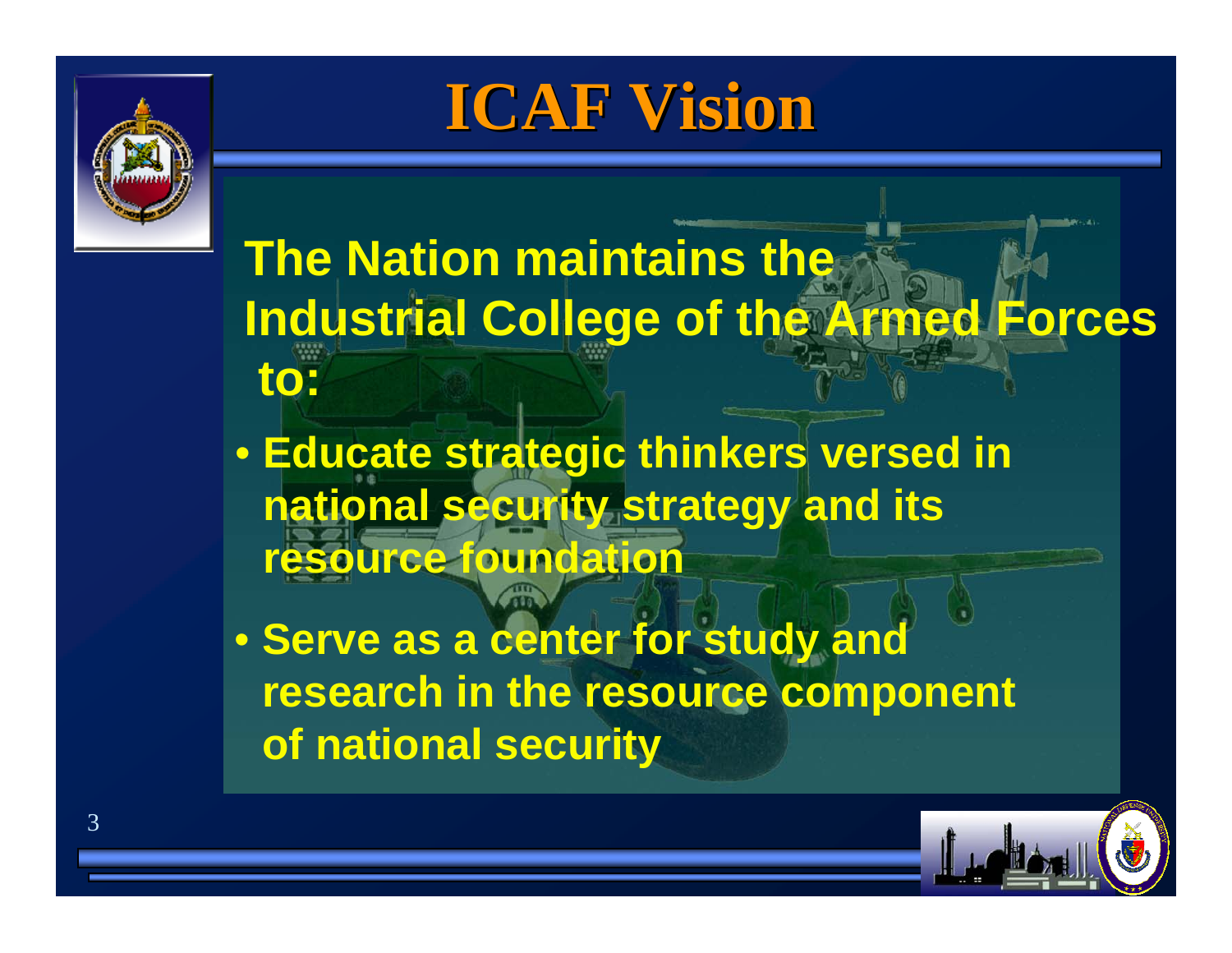

# **ICAF Curriculum ICAF Curriculum**

#### **Class of 2007**

| 1 <sup>st</sup> Term       | 2 <sup>nd</sup> Term                   | 3rd Term   |                                                     | 4th Term                                       |
|----------------------------|----------------------------------------|------------|-----------------------------------------------------|------------------------------------------------|
| I<br>N<br>T<br>$\mathbf R$ | <b>Policy &amp;</b><br><b>Strategy</b> |            | <b>Military Strategy,</b><br><b>Logistics &amp;</b> | <b>Acquisition,</b><br>Economics<br>& Industry |
| $\mathbf 0$                | <b>Regional Security Studies</b>       | Leadership |                                                     | <b>Industry Study</b>                          |
|                            | <b>Electives</b>                       |            | <b>Electives</b>                                    |                                                |

**Concentrations: Supply Chain Management & Acquisition**

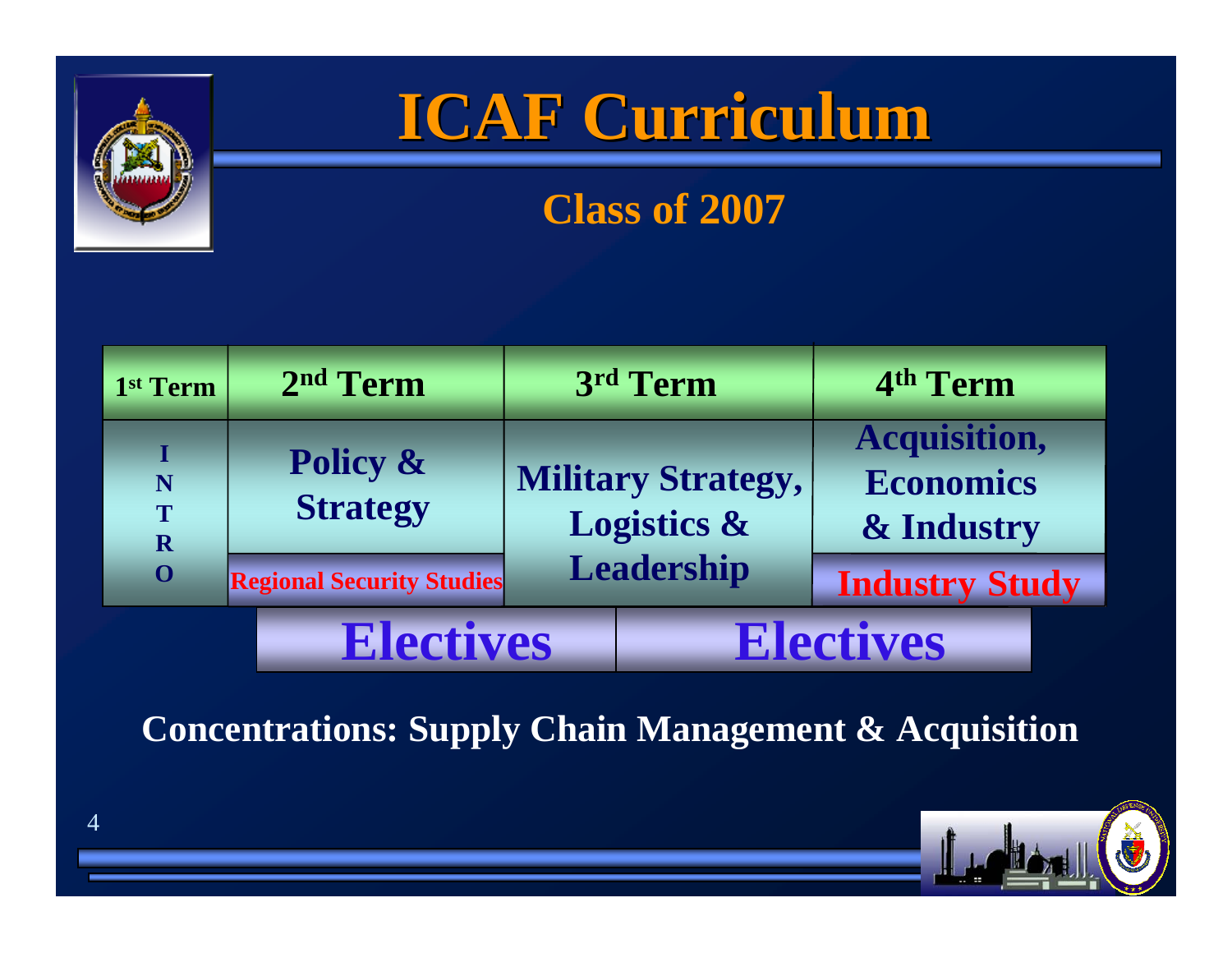

# **Class Size & Composition Class Size & Composition**

**AY 06-07**

#### $\bullet$ **US Military 182**

- $\bullet$ **International 25**
- **DOD Agencies/DLAMP 72**
- **Non-DOD Agencies 24**
- **Private Sector 09\***

### **TOTAL**

5

*\* Includes 1 International Student*

**312**

**Private Sector BAE Systems BattelleBoeing CSC (Computer Sciences Corporation)**

**EADS**

**IBM**

**KPMG**

**Raytheon**

**Rockwell**

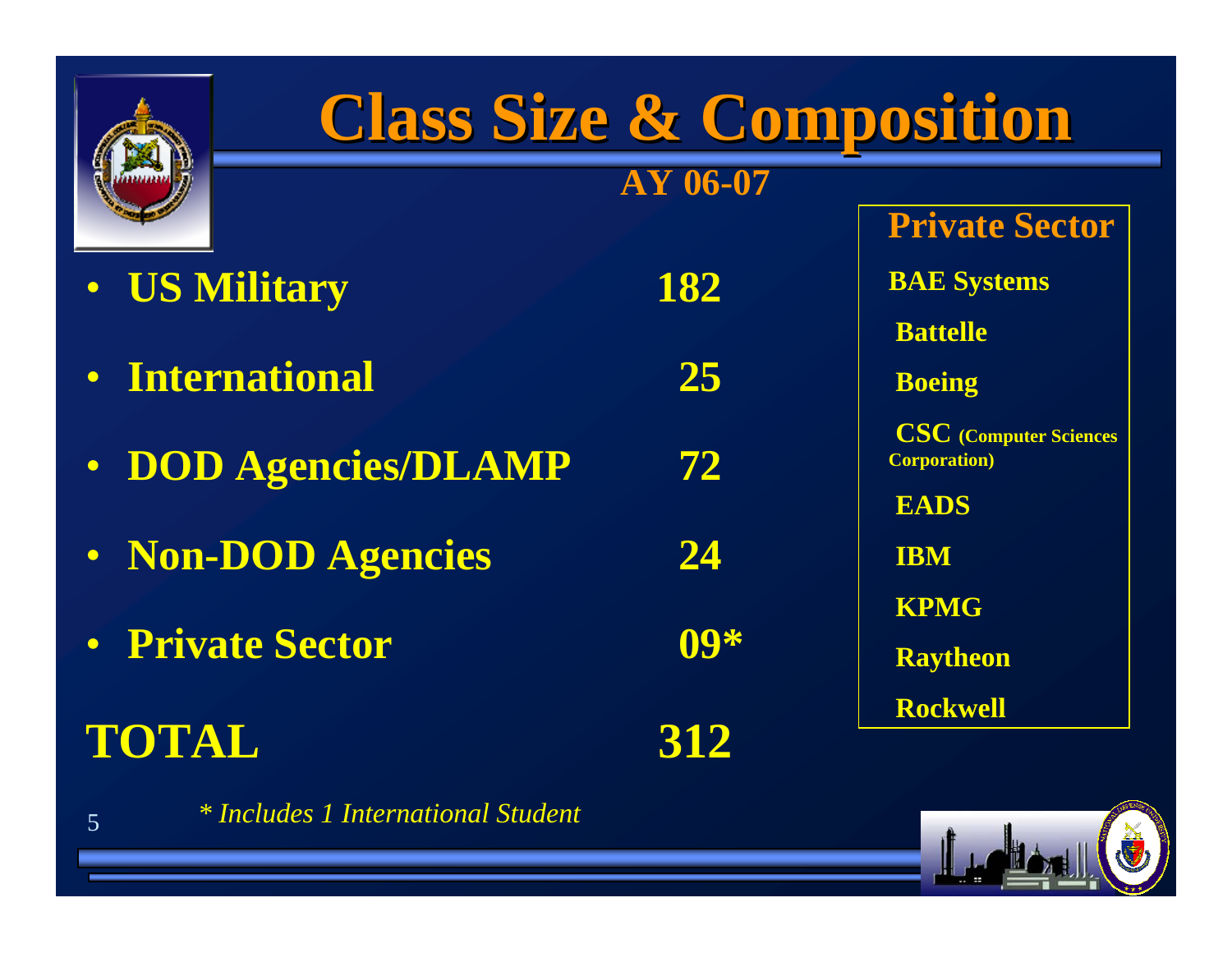

# **Industry Study Areas**

- **Agribusiness**
- $\bullet$ **Aircraft**
- **Biotechnology**
- $\bullet$ **Education**
- **Electronics**
- •**Energy**
- **Environment**
- **Financial Services**
- $\bullet$ **Health Care**
- **Information & Communications Technology**
- **Land Combat Systems**
- **Manufacturing**
- **News Media**
- **Privatized Military Operations**
- **Reconstruction & Infrastructure**
- $\bullet$ **Shipbuilding**
- •**Space**
- •**Strategic Materials**
- $\bullet$ **Transportation**
- $\bullet$ **Weapons**

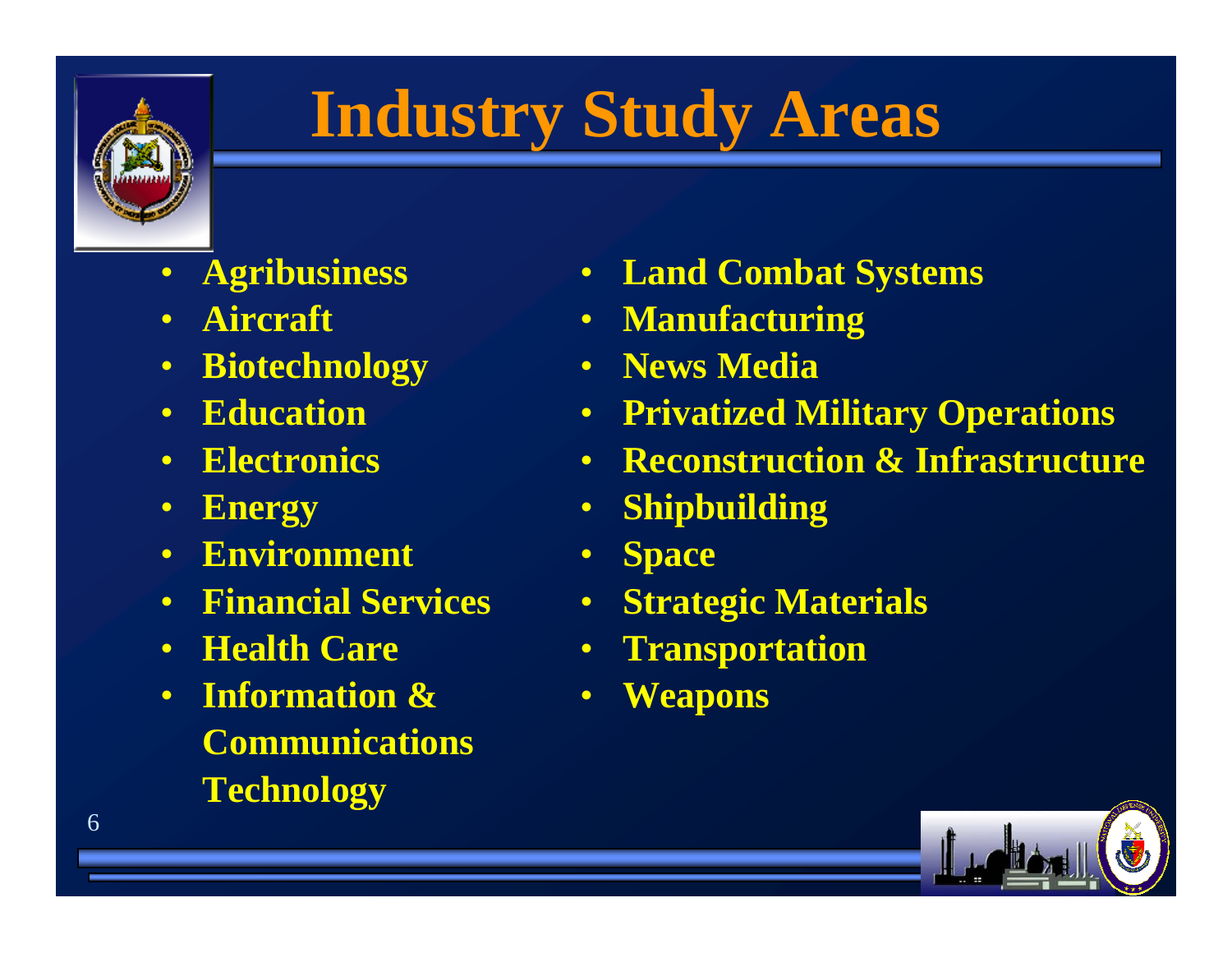

# **Supply Chain Management**

# **Concentration Program History**

- Business Logistics Electives
- $\bullet$ Focused Industry Study-- "Strategic Supply"
- USTRANSCOM appointed the DOD Distribution Process Owner Sep 2003
- USTRANSCOM request Professional Military Education schools teach more Distribution Process Owner processes, doctrine, and practices - Jan 2005
- ICAF starting Pilot program Academic Year 2006 (16 students)
- ICAF expanding program Academic Year 2007 (26 students)

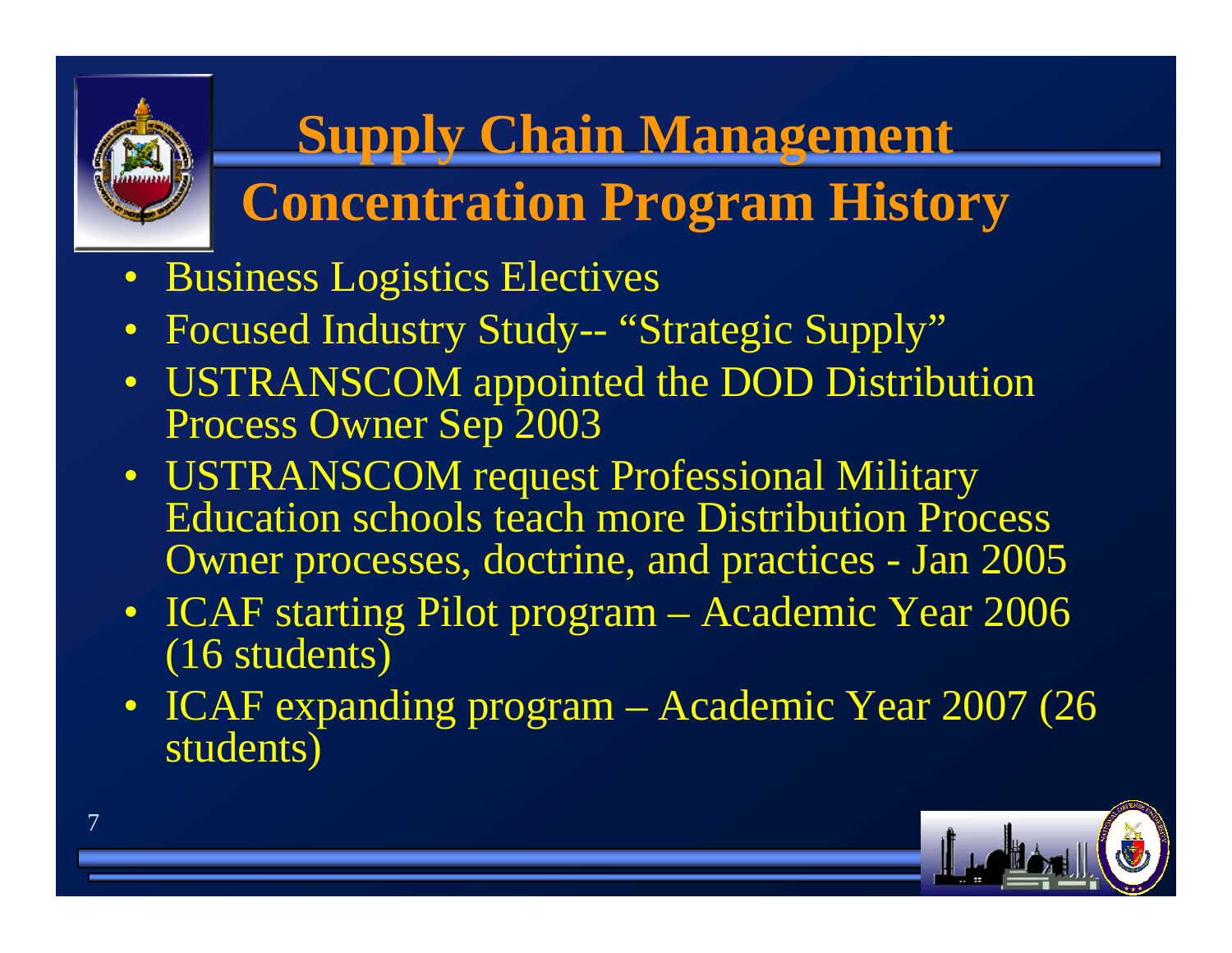

# **Supply Chain Management Concentration Program**

 **Provides an opportunity for selected ICAF Students to increase their knowledge of Supply Chain Management**

 **Develops a broader understanding of integrated logistics systems**

**Prepares these students with the skills to take Supply Chain Management concepts and practices and apply them in DoD's Logistics Transformation**